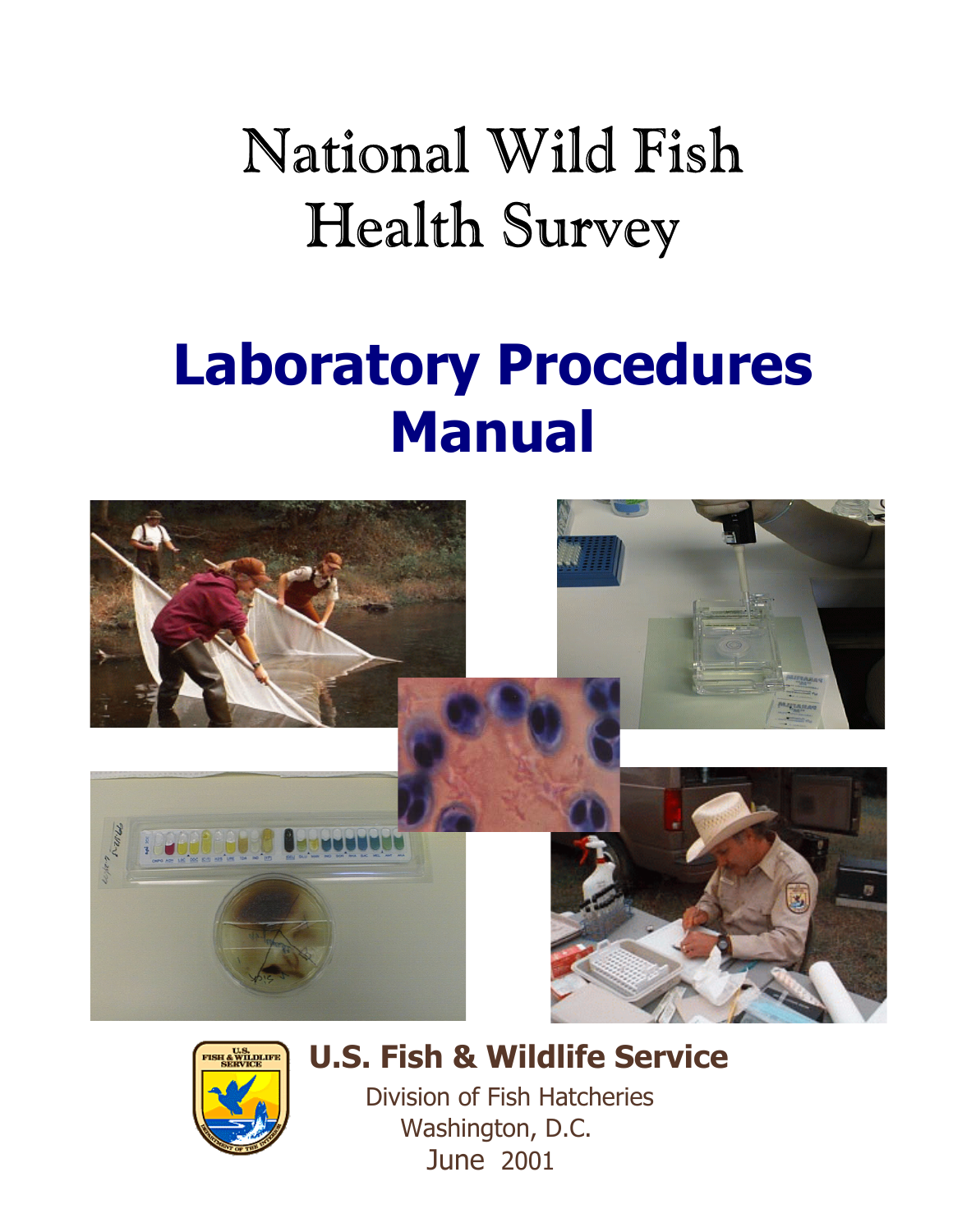This publication was produced in 2000 for the U.S. Fish and Wildlife Service, to describe the protocols and procedures utilized in the National Wild Fish Health Survey (NWFHS). It is intended for use by Fish Health Centers, but may also be helpful to fishery professionals, the technically oriented fishery industry, and students of biological or fishery sciences.

Distribution will be to select libraries and fishery-related agencies in the United States. Copies may be requested from the U.S. Fish and Wildlife Service at the address on the title page. All recipients will be required to provide feedback on their use of this Manual and offer suggestions for improvements. This material may be updated in the future if significant changes are made in the Survey procedures.

Because sections in this publication may not have undergone full editorial processing and complete peer review and may be published elsewhere in the formal literature, they should not be cited without approval of the author.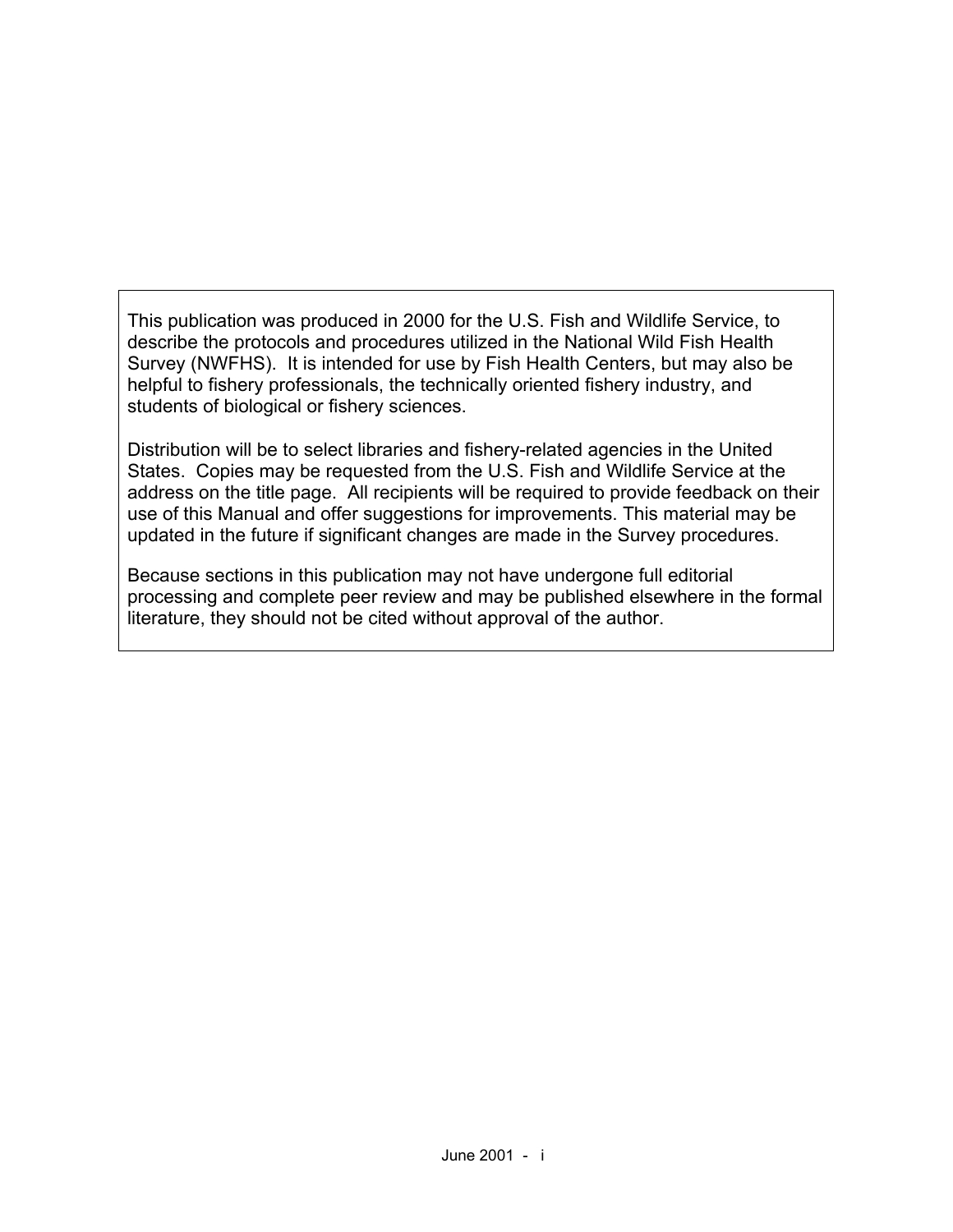|    | <b>PREFACE</b>                                                                                                                                                                                                                |  |
|----|-------------------------------------------------------------------------------------------------------------------------------------------------------------------------------------------------------------------------------|--|
|    |                                                                                                                                                                                                                               |  |
| 1. | Overview of the National Wild Fish Health Survey  1-1 to 1-19                                                                                                                                                                 |  |
|    |                                                                                                                                                                                                                               |  |
|    |                                                                                                                                                                                                                               |  |
|    | Purpose material contracts and the contracts of the contracts of the contracts of the contracts of the contracts of the contracts of the contracts of the contracts of the contracts of the contracts of the contracts of the |  |
|    |                                                                                                                                                                                                                               |  |
|    |                                                                                                                                                                                                                               |  |
|    |                                                                                                                                                                                                                               |  |
|    |                                                                                                                                                                                                                               |  |
|    |                                                                                                                                                                                                                               |  |
|    |                                                                                                                                                                                                                               |  |
|    |                                                                                                                                                                                                                               |  |
|    |                                                                                                                                                                                                                               |  |
|    |                                                                                                                                                                                                                               |  |
|    |                                                                                                                                                                                                                               |  |
|    |                                                                                                                                                                                                                               |  |
|    |                                                                                                                                                                                                                               |  |
|    |                                                                                                                                                                                                                               |  |
|    |                                                                                                                                                                                                                               |  |
|    |                                                                                                                                                                                                                               |  |
|    |                                                                                                                                                                                                                               |  |
|    |                                                                                                                                                                                                                               |  |
| 2. |                                                                                                                                                                                                                               |  |
|    | L.                                                                                                                                                                                                                            |  |
|    | II.                                                                                                                                                                                                                           |  |
|    | III.                                                                                                                                                                                                                          |  |
|    | IV.                                                                                                                                                                                                                           |  |
|    | V.                                                                                                                                                                                                                            |  |
|    | VI.                                                                                                                                                                                                                           |  |
|    | VII.                                                                                                                                                                                                                          |  |
|    | VIII.                                                                                                                                                                                                                         |  |
|    | IX.                                                                                                                                                                                                                           |  |
|    | Χ.                                                                                                                                                                                                                            |  |
|    | XI.                                                                                                                                                                                                                           |  |
|    | Appendix A – Shipping Addresses and Contacts for Fish Health Centers  2-12                                                                                                                                                    |  |
|    | Appendix B - National Wild Fish Health Survey - SUBMISSION FORM.  2-14                                                                                                                                                        |  |
| 3. |                                                                                                                                                                                                                               |  |
|    | L.                                                                                                                                                                                                                            |  |
|    | II.                                                                                                                                                                                                                           |  |
|    |                                                                                                                                                                                                                               |  |
|    | III.                                                                                                                                                                                                                          |  |
|    | IV.                                                                                                                                                                                                                           |  |
|    | V.                                                                                                                                                                                                                            |  |
|    | VI.                                                                                                                                                                                                                           |  |
|    | VII.                                                                                                                                                                                                                          |  |
|    | VIII.                                                                                                                                                                                                                         |  |
|    | IX.                                                                                                                                                                                                                           |  |
|    | X.                                                                                                                                                                                                                            |  |
|    | XI.                                                                                                                                                                                                                           |  |
|    |                                                                                                                                                                                                                               |  |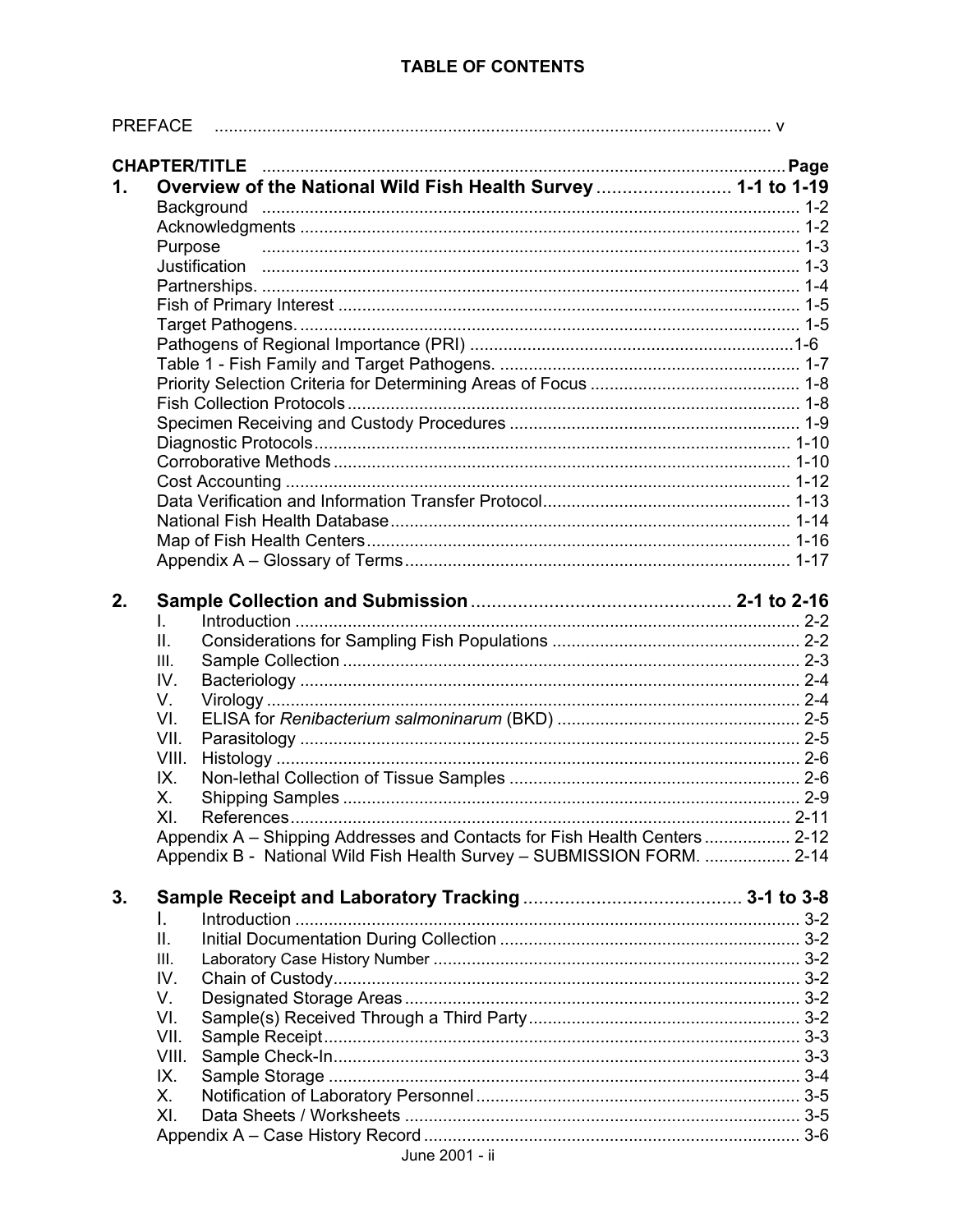| 4. | $\mathbf{L}$                                                                                                                 |  |
|----|------------------------------------------------------------------------------------------------------------------------------|--|
|    | ΙΙ.                                                                                                                          |  |
|    | Ш.                                                                                                                           |  |
|    | IV.                                                                                                                          |  |
|    | V.                                                                                                                           |  |
|    |                                                                                                                              |  |
| 5. |                                                                                                                              |  |
|    | L.                                                                                                                           |  |
|    | II.                                                                                                                          |  |
|    | III.                                                                                                                         |  |
|    | IV.                                                                                                                          |  |
|    | V.                                                                                                                           |  |
|    | VI.                                                                                                                          |  |
|    | VII.                                                                                                                         |  |
|    | VIII.                                                                                                                        |  |
|    | IX.                                                                                                                          |  |
|    | X.                                                                                                                           |  |
|    |                                                                                                                              |  |
|    |                                                                                                                              |  |
|    |                                                                                                                              |  |
|    | Appendix D - Flowchart for Targeted Gram Negative Fish Pathogens5-28                                                         |  |
|    | Appendix E - Some Characteristics of Long Gram-negative Bacteria5-29                                                         |  |
| 6. | Enzyme Linked Immunosorbent Assay (ELISA) for Detection of<br>Renibacterium salmoninarum Antigen in Fish Tissue  6-1 to 6-33 |  |
|    |                                                                                                                              |  |
|    | L.                                                                                                                           |  |
|    | Ш.                                                                                                                           |  |
|    | Ш.                                                                                                                           |  |
|    | IV.                                                                                                                          |  |
|    | V.                                                                                                                           |  |
|    |                                                                                                                              |  |
|    |                                                                                                                              |  |
|    | Appendix C - Collection and Processing of Tissue Samples for ELISA  6-29                                                     |  |
|    |                                                                                                                              |  |
| 7. | Corroborative Testing of Renibacterium salmoninarum by                                                                       |  |
|    |                                                                                                                              |  |
|    |                                                                                                                              |  |
|    | I.                                                                                                                           |  |
|    | ΙΙ.                                                                                                                          |  |
|    | Ш.                                                                                                                           |  |
|    | Nested PCR - Secondary Amplification of R. salmoninarum DNA 7-8<br>IV.                                                       |  |
|    | V.                                                                                                                           |  |
|    | VI.                                                                                                                          |  |
|    | VII.                                                                                                                         |  |
|    |                                                                                                                              |  |
|    |                                                                                                                              |  |
|    |                                                                                                                              |  |
|    |                                                                                                                              |  |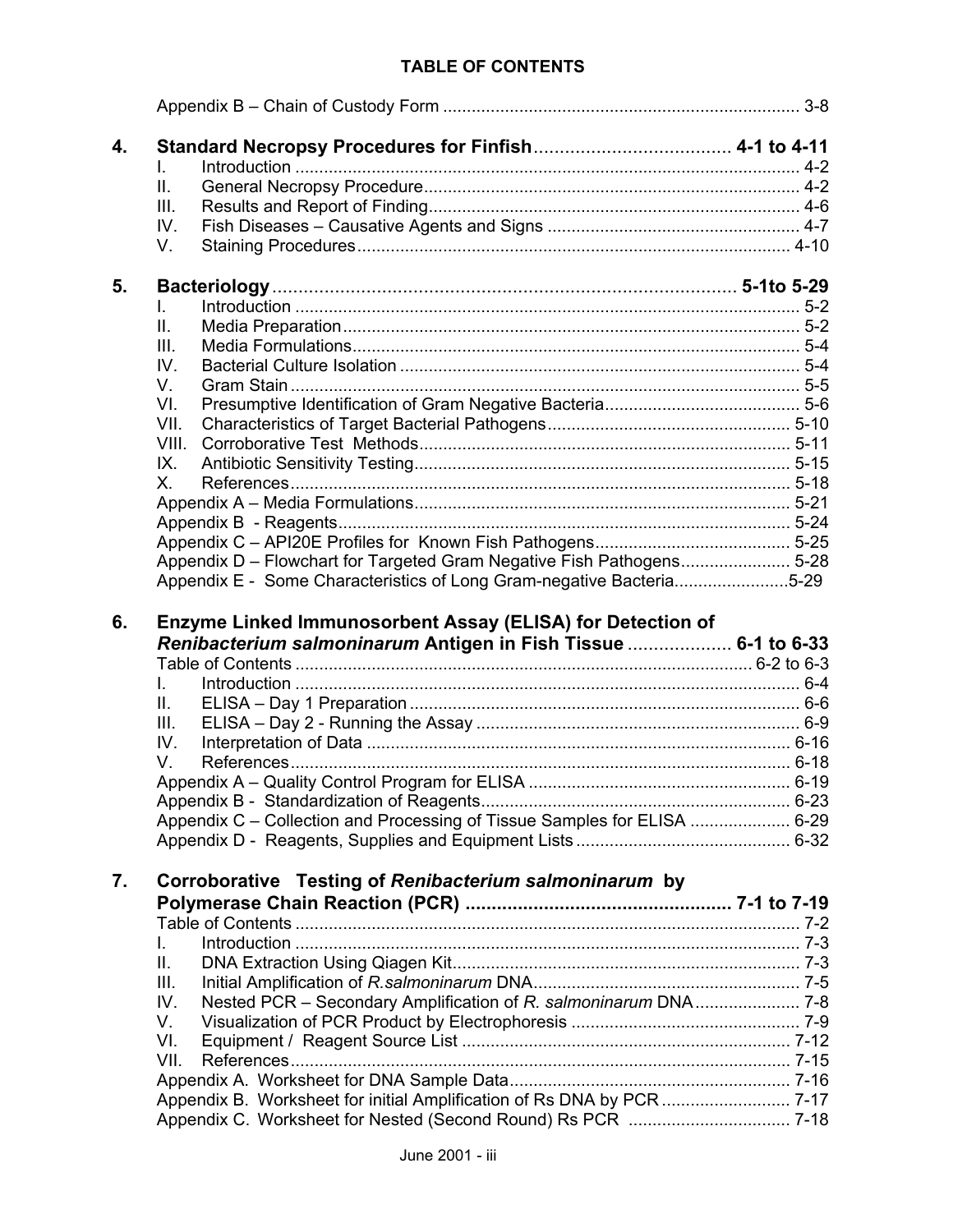| L                     |                                                                         |  |  |
|-----------------------|-------------------------------------------------------------------------|--|--|
| Ⅱ.                    |                                                                         |  |  |
| III.                  | Some North American Fish Parasites Listed by Location in Host 8-4       |  |  |
| IV.                   |                                                                         |  |  |
| V.                    |                                                                         |  |  |
| VI.                   |                                                                         |  |  |
|                       |                                                                         |  |  |
|                       |                                                                         |  |  |
|                       | Section 2 - Detection of Whirling Disease (Myxobolus cerebralis)        |  |  |
|                       |                                                                         |  |  |
| L.                    |                                                                         |  |  |
| II.                   | Preliminary Detection Procedure: Pepsin-Trypsin Digest (TPD) 8-24       |  |  |
| III.                  |                                                                         |  |  |
| IV.                   |                                                                         |  |  |
| V.                    |                                                                         |  |  |
|                       | Section 3 - Diagnosis of Bothriocephalus acheilognathi (Asian Tapeworm) |  |  |
|                       |                                                                         |  |  |
| I.                    |                                                                         |  |  |
| II.                   |                                                                         |  |  |
| III.                  |                                                                         |  |  |
|                       |                                                                         |  |  |
|                       |                                                                         |  |  |
| IV.<br>V.             |                                                                         |  |  |
|                       |                                                                         |  |  |
|                       | <b>Corroborative Testing of Parasites</b>                               |  |  |
|                       |                                                                         |  |  |
|                       |                                                                         |  |  |
| $\mathbf{L}$<br>II. – | <b>Section 1</b>                                                        |  |  |
|                       |                                                                         |  |  |
|                       | А.                                                                      |  |  |
|                       | Β.                                                                      |  |  |
|                       | C.                                                                      |  |  |
|                       | D.                                                                      |  |  |
|                       | Ε.                                                                      |  |  |
|                       | F.                                                                      |  |  |
|                       | G.                                                                      |  |  |
|                       | Η.                                                                      |  |  |
|                       | L.                                                                      |  |  |
|                       | J.                                                                      |  |  |
|                       | Κ.                                                                      |  |  |
| III.                  |                                                                         |  |  |
|                       | Appendix A.<br>Appendix B.                                              |  |  |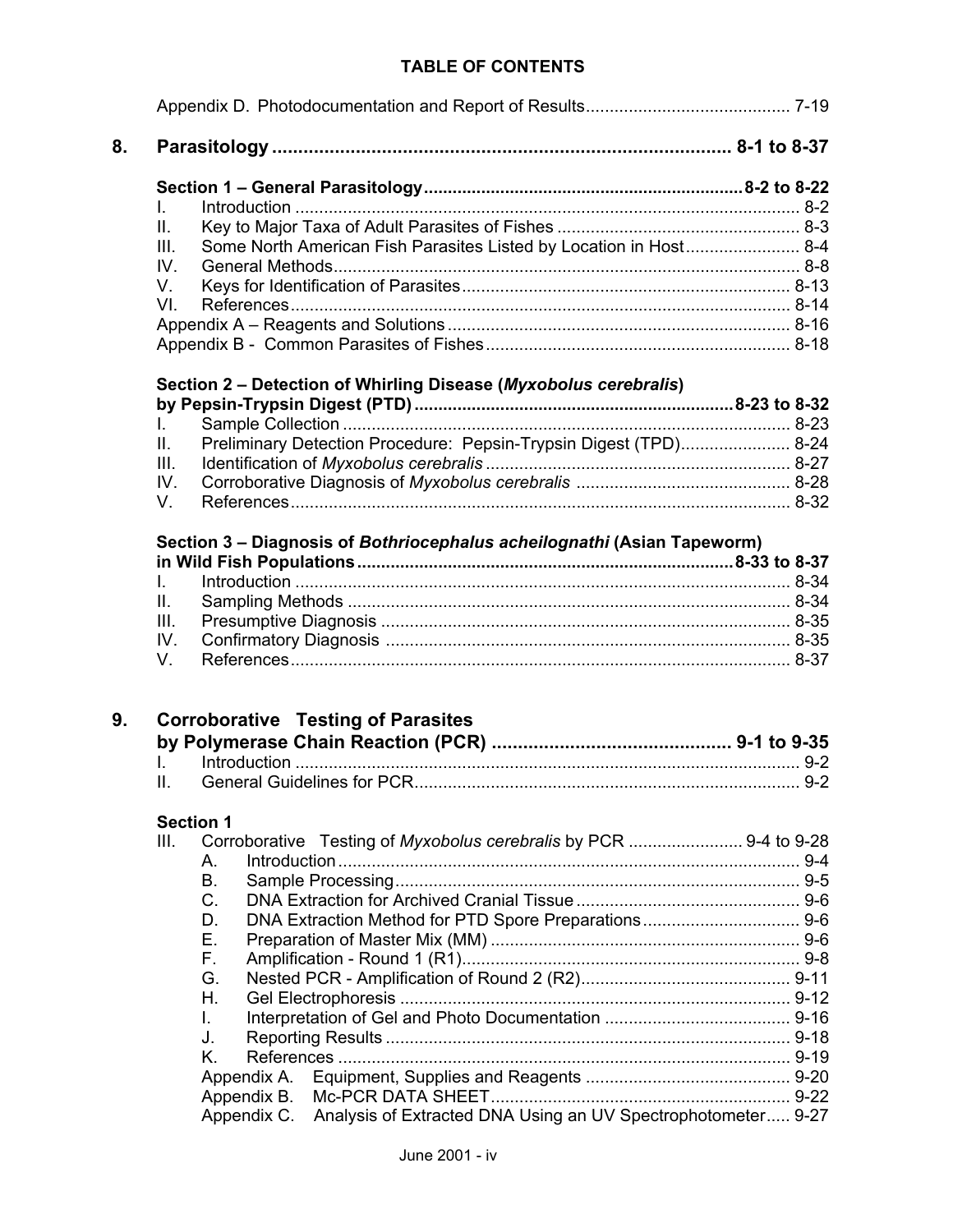|                 |                 | <b>Section 2</b>                                                               |  |
|-----------------|-----------------|--------------------------------------------------------------------------------|--|
|                 | IV.             | Corroborative Testing of Ceratomyxa shasta by PCR  9-25 to 9-31                |  |
|                 |                 | А.                                                                             |  |
|                 |                 | Β.                                                                             |  |
|                 |                 | C.                                                                             |  |
|                 |                 | Confirmatory Diagnosis of Subclinical C.shasta Infections 9-26<br>D.           |  |
|                 |                 | Е                                                                              |  |
| 10 <sub>1</sub> | L.              |                                                                                |  |
|                 | II.             |                                                                                |  |
|                 | III.            | Maintenance of Stock Cell Lines and Passage of Cell Monolayers 10-2            |  |
|                 | IV.             |                                                                                |  |
|                 | V.              |                                                                                |  |
|                 | VI.             |                                                                                |  |
|                 | VII.            |                                                                                |  |
|                 |                 |                                                                                |  |
| 11.             | <b>Virology</b> |                                                                                |  |
|                 | L.              |                                                                                |  |
|                 | II.             |                                                                                |  |
|                 | III.            |                                                                                |  |
|                 | IV.             |                                                                                |  |
|                 | V.              |                                                                                |  |
|                 | VI.             | Processing Tissue, Coelomic and Seminal Fluid Samples 11-5                     |  |
|                 | VII.            |                                                                                |  |
|                 | VIII.           |                                                                                |  |
|                 | IX.             |                                                                                |  |
|                 | X.              |                                                                                |  |
|                 | XL              |                                                                                |  |
|                 |                 | Appendix A - Glossary of Terms used in Tissue Culture and Virology 11-14       |  |
|                 |                 |                                                                                |  |
| 12.             |                 |                                                                                |  |
|                 | L               |                                                                                |  |
|                 | Ш.              |                                                                                |  |
|                 | III.            |                                                                                |  |
|                 | IV.             | Indirect Fluorescent Antibody Staining (IFAT) for Viral Identification 12-7    |  |
|                 | V.              | Biotinylated DNA Probes for Detection of IHNV and Distinction Between European |  |
|                 |                 |                                                                                |  |
|                 | VI.             |                                                                                |  |
|                 |                 |                                                                                |  |
|                 |                 |                                                                                |  |
|                 |                 |                                                                                |  |
|                 |                 |                                                                                |  |
|                 | VII.            |                                                                                |  |
|                 |                 | Analysis of Extracted DNA Using an UV Spectrophotometer  12-29<br>Appendix A.  |  |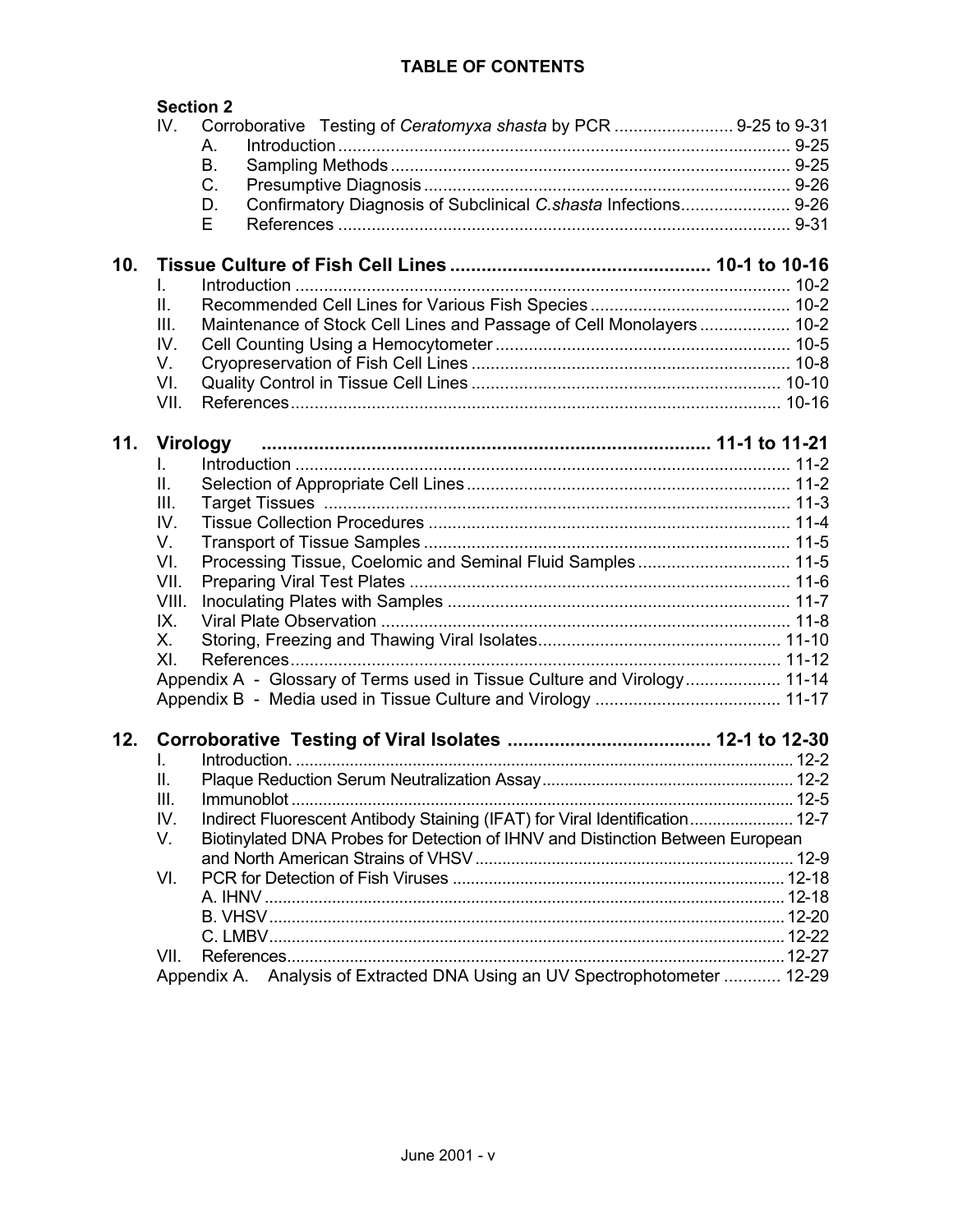| 13. | L.<br>Preparation of Finfish Tissue - salmonid and non-salmonid species 13-2<br>Ш.<br>III.<br>IV.<br>V.<br>VI.<br>Routine Staining of Paraffin Sections - Hematoxylin and Eosin 13-8<br>VII.<br>VIII. |  |
|-----|-------------------------------------------------------------------------------------------------------------------------------------------------------------------------------------------------------|--|
| 14. | Non-Lethal Methodology for Detection of Fish Pathogens 14-1 to 14-15<br>L<br>II.<br>III.<br>Procedures for the Detection of Bacteria in Filtered Water Samples 14-7<br>IV.<br>V.<br>VI.               |  |
| 15. | Quality Control and Internal Review Process  15-1 to 15-15                                                                                                                                            |  |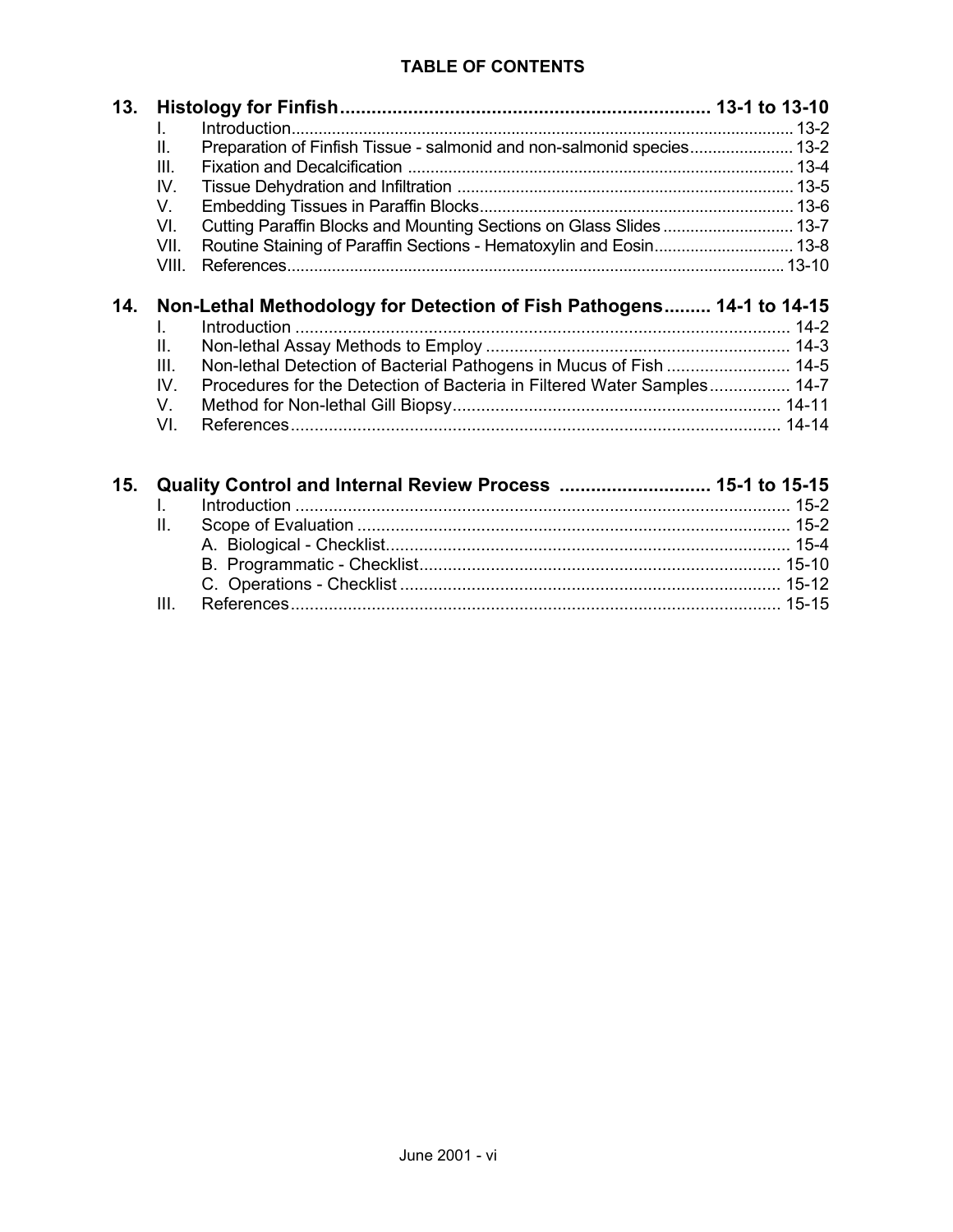### **PREFACE**

There are many published sources for laboratory procedures used in the diagnosis of finfish diseases. The National Wild Fish Health Survey (NWFHS) – Laboratory Procedure Manual is not intended to be comprehensive in its treatment of this large subject area. Many of the major fish diseases that occur within the United States and throughout the world have not been documented in wild fish populations. Consequently, the NWFHS (Survey) has targeted major fish pathogens that are considered a risk to both natural and artificially produced fish populations. The NWFHS Laboratory Procedure Manual (Manual) contains protocols for these major pathogens, and also provides a general scheme of approach to allow detection of new or exotic agents through the disciplines of virology, bacteriology, parasitology and histology. Pathogens are Regional Importance (PRI) are included for informational purposes, however specific protocols have not been included, in most cases, for these pathogens.

The Survey includes methodologies that provide the highest sensitivity for detection of target fish pathogens in subclinical wild fish populations. For this reason, Polymerase Chain Reaction**<sup>1</sup>** (PCR) technology is included in the Survey as an additional tool to corroborate detection of specific diseases (Whirling Disease, Bacterial Kidney Disease, Ceratomyxosis, and viral agents such as IHNV and VHSV). In this application of PCR as a "corroborative test method", it is not the intent of the Survey to imply that PCR is replace "gold standards" for detecting or confirming specific fish pathogen. Rather, PCR is being utilized as a secondary detection tool to corroborate the presence of a pathogen that has been detected by standard methods. The intent of the Survey is to test the PCR technique along side standard detection methods such as Pepsin-Trypsin Digest, ELISA, and virology. This information and field-testing will add information to our knowledge of both fish diseases and the performance of molecular tools as detection methodologies. Traditional confirmation tests such as histology (for Whirling Disease and ceratomyxosis), and serum neutralization for viral agents are also included for the Survey. Furthermore, the data collected from PCR testing will be evaluated annually to determine the appropriate use of this tool and its place in the Survey as methodologies evolve.

The foremost purpose of this Manual is to provide a working document of very detailed information for the U.S. Fish and Wildlife Service - Fish Health Center staff and clients regarding the daily procedures in which we conduct the Wild Fish Health Survey. Where appropriate, the methods herein follow those described in Suggested Procedures for the Detection and Identification of Certain Finfish and Shellfish Pathogens, 1994, 4th edition. American Fisheries Society, Fish Health Section, Bethesda, Maryland, commonly referred to as the AFS Blue Book. Additional protocols are included for the Enzyme Linked Immunosorbent Assay (ELISA) and Polymerase Chain Reaction (PCR) techniques. In several instances protocols cited from other investigators in the published literature have been referenced as well. As with most laboratory manuals, this document will be updated as new and improved procedures become available.

**NOTE:** Mention of brandnames or trademarks, or any specific equipment in the text of this Manual is not an endorsement of any particular product by the U.S. government or the Fish and Wildlife Service. The products mentioned serve only as descriptive models for the reader, any comparable product can be used at the discretion of the reader. **1 The PCR Process is covered by Patents owned by Hoffman-LaRoche, Inc.**